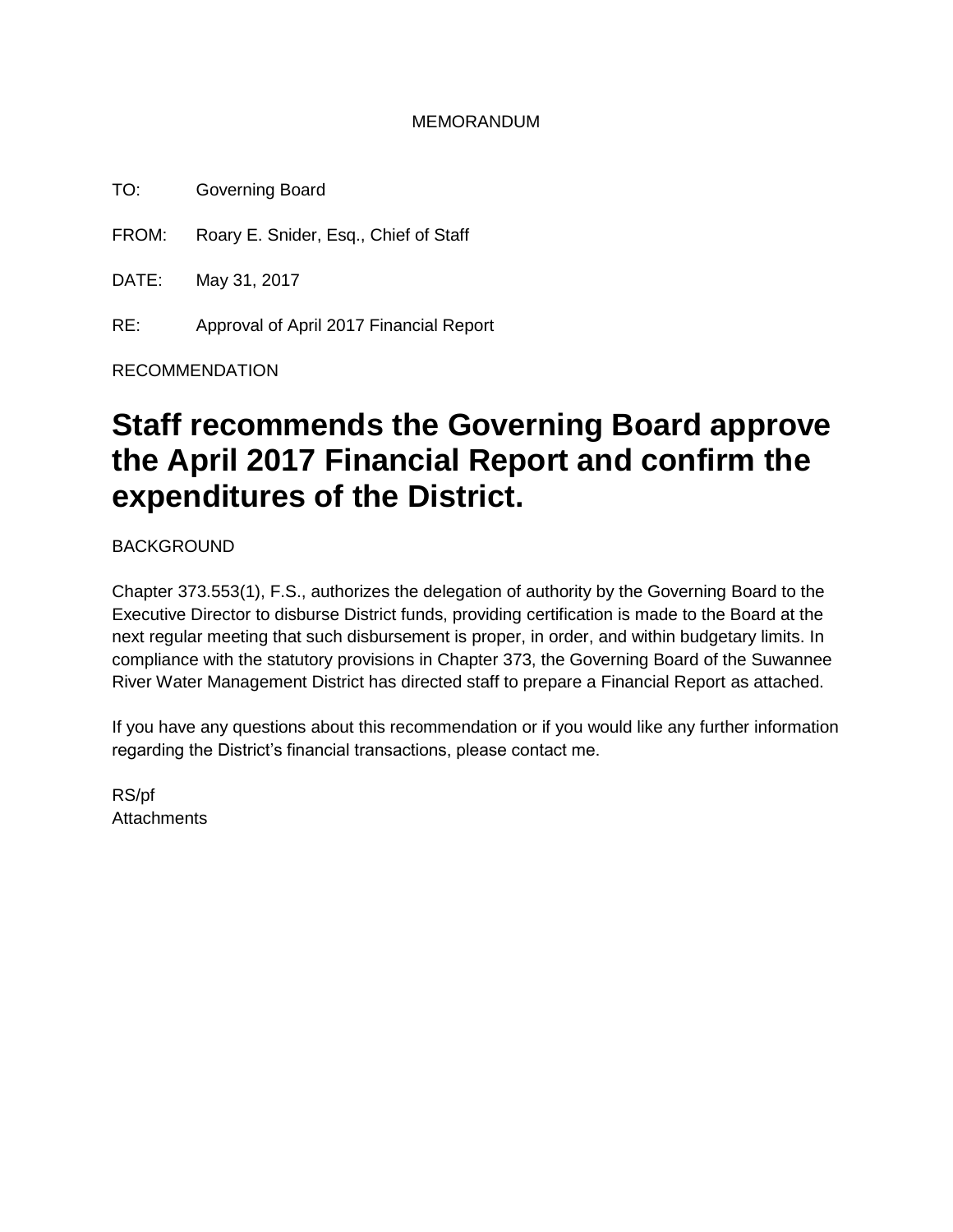### **Suwannee River Water Management District Cash Report April 2017**

| <b>ACCOUNT</b>                        | <b>Monthly</b><br><b>Interest</b> | <b>Interest</b><br>Rate % | <b>Closing</b><br><b>Balance</b> |
|---------------------------------------|-----------------------------------|---------------------------|----------------------------------|
| <b>First Federal Permit Fee</b>       | \$22.09                           | 0.54%                     | \$57,744.82                      |
| <b>First Federal Accounts Payable</b> |                                   |                           | \$35,000.00                      |
| <b>First Federal Depository</b>       | \$483.12                          | 0.77%                     | \$979,120.24                     |
| <b>SPIA</b>                           | \$48,304.89                       | 1.22%                     | \$49,764,666.19                  |
| <b>TOTAL</b>                          | \$48,810.10                       |                           | \$50,836,531.25                  |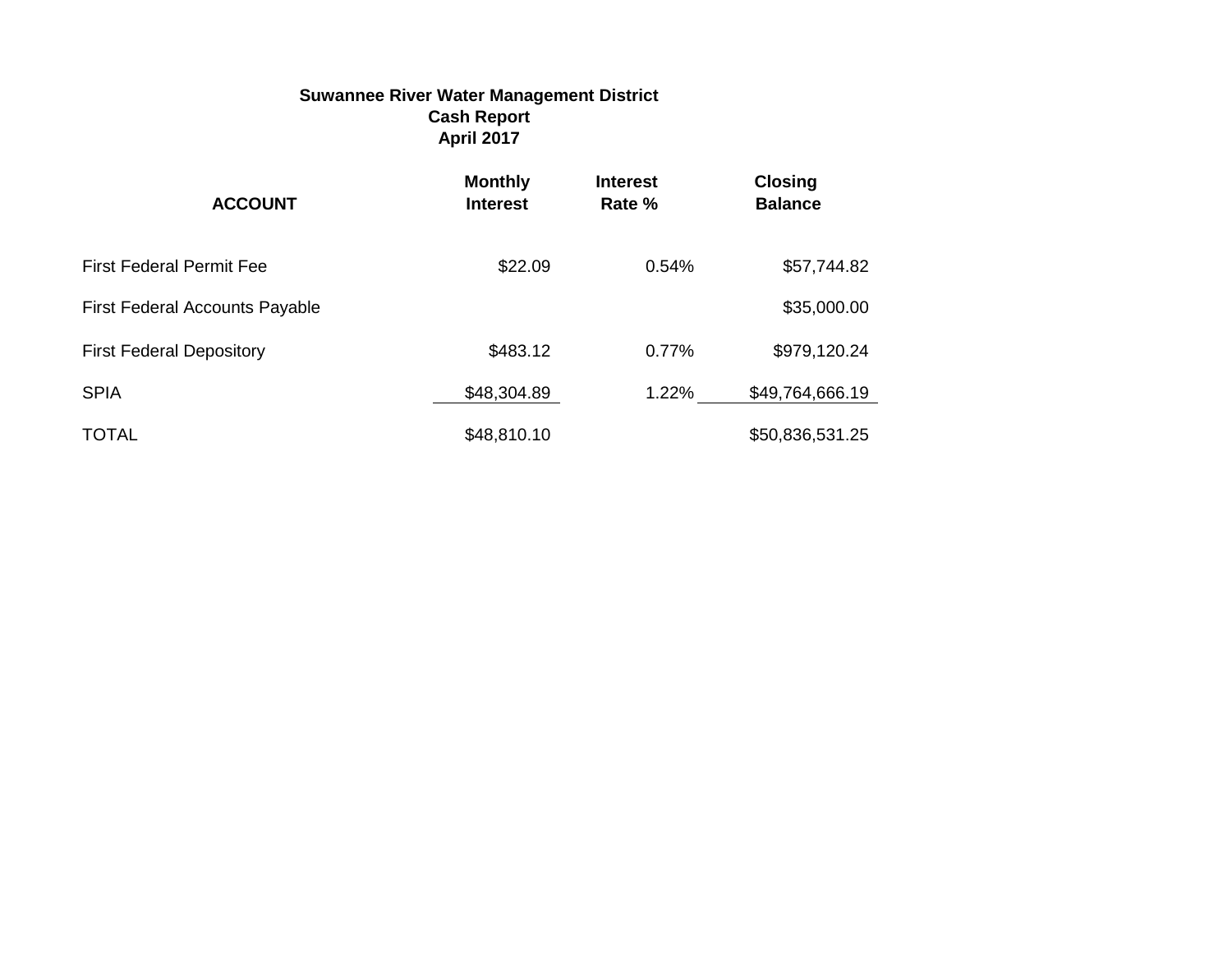#### **Suwannee River Water Management District Statement of Sources and Uses of Funds For the Month ending April 30, 2017 (Unaudited)**

|                            | <b>Current</b><br><b>Budget</b> |   | <b>Actuals</b><br>Through<br>4/30/2017 |      | Variance<br>(Under)/Over<br><b>Budget</b> | <b>Actuals As A</b><br>% of Budget |
|----------------------------|---------------------------------|---|----------------------------------------|------|-------------------------------------------|------------------------------------|
| <b>Sources</b>             |                                 |   |                                        |      |                                           |                                    |
| Ad Valorem Property Taxes  | \$<br>5.727.117 \$              |   | 5,194,434                              | - \$ | (532, 683)                                | 91%                                |
| Intergovernmental Revenues | \$<br>45,887,078                | S | 7.697.141                              | \$   | (38, 189, 937)                            | 17%                                |
| Interest on Invested Funds | \$<br>244.137 \$                |   | 340.727 \$                             |      | 96.590                                    | 140%                               |
| License and Permit Fees    | \$<br>120,000 \$                |   | $97.143$ \$                            |      | (22, 857)                                 | 81%                                |
| Other                      | \$<br>988.488                   | S | 790.042 \$                             |      | (198, 446)                                | 80%                                |
| <b>Fund Balance</b>        | \$<br>19,001,834                |   |                                        | \$   | (19,001,834)                              | $0\%$                              |
| <b>Total Sources</b>       | \$<br>71,968,654                |   | 14,119,488                             | S    | (57, 849, 166)                            | 20%                                |

|                                              | Current       |      |                     |      |                     |    | Available     |           |                         |
|----------------------------------------------|---------------|------|---------------------|------|---------------------|----|---------------|-----------|-------------------------|
|                                              | <b>Budget</b> |      | <b>Expenditures</b> |      | <b>Encumbrances</b> |    | <b>Budget</b> | %Expended | %Obligated <sup>2</sup> |
| <b>Uses</b>                                  |               |      |                     |      |                     |    |               |           |                         |
| Water Resources Planning and Monitoring      | 10.685.707    | - \$ | 2.733.587           |      | 37.657              |    | 7.914.462     | 26%       | 26%                     |
| Acquisition, Restoration and Public Works    | 53,580,536 \$ |      | 2.773.800           |      | 22,729              | S. | 50.784.007    | 5%        | 5%                      |
| Operation and Maintenance of Lands and Works | 4.680.671     | - \$ | 1.192.338           | - \$ | 102.714             | -S | 3,385,619     | 25%       | 28%                     |
| Regulation                                   | 1.367.953 \$  |      | 526.546             | - \$ | 4,976 \$            |    | 836.431       | 38%       | 39%                     |
| Outreach                                     | 228,202 \$    |      | 79.780              | - \$ | $\sim$              | S  | 148.421       | 35%       | 35%                     |
| Management and Administration                | 1.425.585     |      | 881,999             |      | 7.604               |    | 535.982       | 62%       | 62%                     |
| <b>Total Uses</b>                            | 71.968.654    |      | 8,188,051           |      | 175.681             |    | 63.604.922    | 11%       | 12%                     |

 $1$  Encumbrances represent unexpended balances of open purchase orders.

 $^2$  Represents the sum of expenditures and encumbrances as a percentage of the available budget.

This financial statement is prepared as of April 30, 2017 and covers the interim period since the most recent audited financial statements.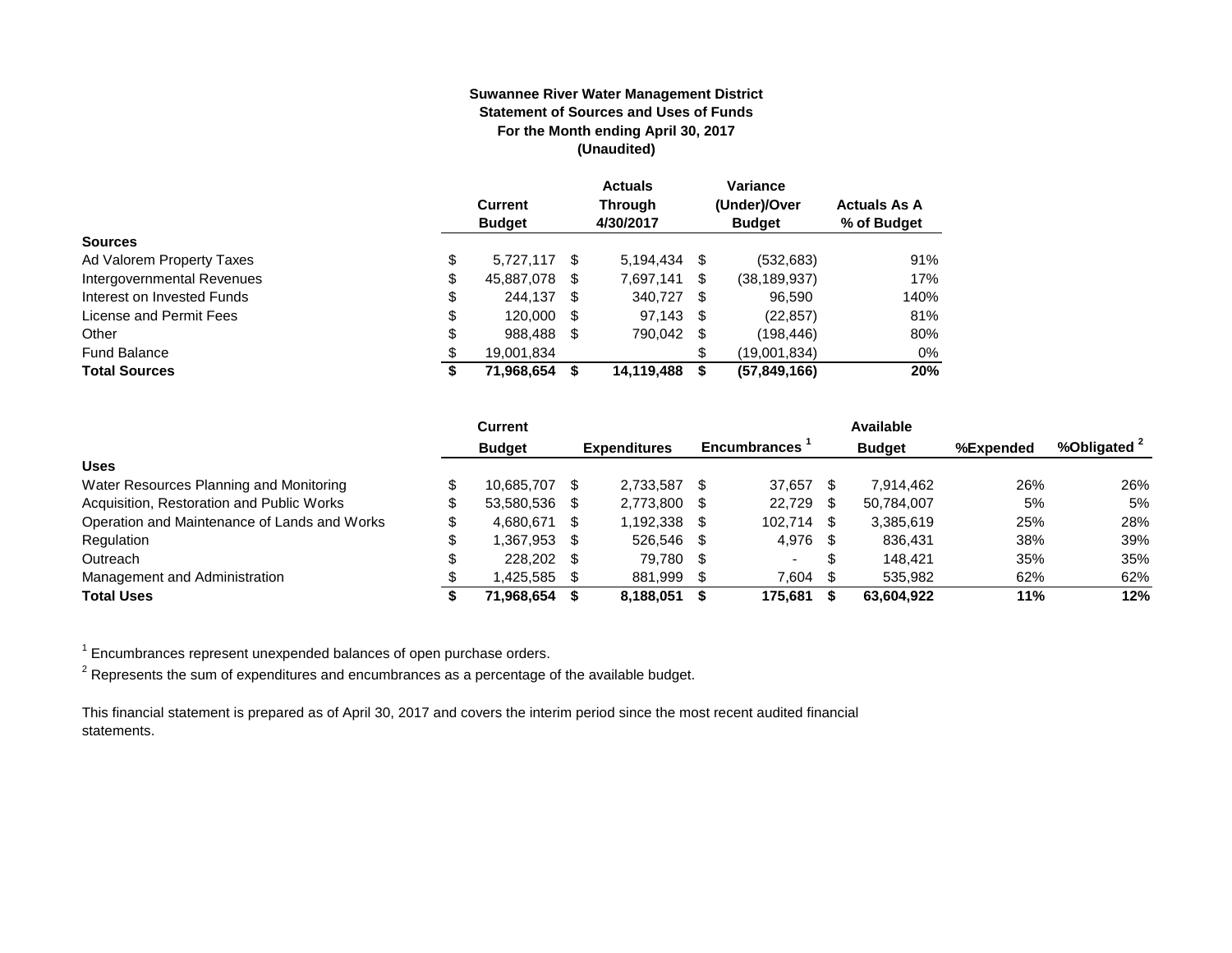# **STATEMENT OF ACTIVITY - REVENUE AND EXPENSE ROLLUP (UNAUDITED)**

| <b>April 30, 2017</b> |
|-----------------------|
|-----------------------|

|                                                  | $Y-T-D$       |              | <b>ANNUAL</b> |
|--------------------------------------------------|---------------|--------------|---------------|
| Recap of All Funds                               | <b>ACTUAL</b> | ENCUM.       | <b>BUDGET</b> |
| <b>REVENUES</b>                                  |               |              |               |
| <b>TOTAL REVENUES</b>                            | 14,119,487.53 | 0.00         | 71,968,654.00 |
| <b>EXPENDITURES</b>                              |               |              |               |
| <b>TOTAL SALARIES AND BENEFITS</b>               | 2,898,310.91  | 0.00         | 6,054,678.67  |
| <b>TOTAL CONTRACTUAL SERVICES</b>                | 3,268,964.35  | 30,227.60    | 34,270,973.96 |
| <b>TOTAL OPERATING EXPENSES</b>                  | 527,699.39    | 65,874.88    | 1,164,795.00  |
| <b>TOTAL CAPITAL OUTLAY</b>                      | 59,014.12     | 79,578.00    | 215,076.00    |
| <b>TOTAL FIXED CAPITAL OUTLAY</b>                | 618,386.37    | 0.00         | 7,973,236.00  |
| <b>TOTAL INTERAGENCY EXPENSES</b>                | 815,676.10    | 0.00         | 22,289,894.08 |
| <b>TOTAL EXPENDITURES</b>                        | 8,188,051.24  | 175,680.48   | 71,968,653.71 |
| <b>EXCESS REVENUES OVER (UNDER) EXPENDITURES</b> | 5,931,436.29  | (175,680.48) | 0.29          |
|                                                  | $Y-T-D$       |              | <b>ANNUAL</b> |
| Fund 01: General Fund                            | <b>ACTUAL</b> | ENCUM.       | <b>BUDGET</b> |
| <b>REVENUES</b>                                  |               |              |               |
| <b>TOTAL REVENUES</b>                            | 8,255,948.69  | 0.00         | 12,082,551.00 |
| <b>EXPENDITURES</b>                              |               |              |               |
| <b>TOTAL SALARIES AND BENEFITS</b>               | 2,462,753.36  | 0.00         | 5,246,012.49  |
| <b>TOTAL CONTRACTUAL SERVICES</b>                | 900,615.87    | 7,498.30     | 4,613,841.00  |
| <b>TOTAL OPERATING EXPENSES</b>                  | 367,426.39    | 42,738.48    | 792,714.00    |
| <b>TOTAL CAPITAL OUTLAY</b>                      | 12,444.20     | 0.00         | 92,032.00     |
| <b>TOTAL FIXED CAPITAL OUTLAY</b>                | 0.00          | 0.00         | 0.00          |
| <b>TOTAL INTERAGENCY EXPENSES</b>                | 306,037.99    | 0.00         | 1,337,952.00  |
| <b>TOTAL EXPENDITURES</b>                        | 4,049,277.81  | 50,236.78    | 12,082,551.49 |
| <b>EXCESS REVENUES OVER (UNDER) EXPENDITURES</b> | 4,206,670.88  | (50,236.78)  | (0.49)        |
|                                                  | <u>Y-T-D</u>  |              | <b>ANNUAL</b> |
| Fund 02: Emergency Operations                    | <b>ACTUAL</b> | ENCUM.       | <b>BUDGET</b> |
| <b>REVENUES</b>                                  |               |              |               |
| <b>TOTAL REVENUES</b>                            | 0.00          | 0.00         | 0.00          |
| <b>EXPENDITURES</b>                              |               |              |               |
| <b>TOTAL SALARIES AND BENEFITS</b>               | 16,480.61     | 0.00         | 0.00          |
| <b>TOTAL CONTRACTUAL SERVICES</b>                | 0.00          | 0.00         | 0.00          |
| <b>TOTAL OPERATING EXPENSES</b>                  | 0.00          | 0.00         | 0.00          |
| <b>TOTAL CAPITAL OUTLAY</b>                      | 0.00          | 0.00         | 0.00          |
| <b>TOTAL FIXED CAPITAL OUTLAY</b>                | 0.00          | 0.00         | 0.00          |
| <b>TOTAL INTERAGENCY EXPENSES</b>                | 0.00          | 0.00         | 0.00          |
| <b>TOTAL EXPENDITURES</b>                        | 16,480.61     | 0.00         | 0.00          |
| <b>EXCESS REVENUES OVER (UNDER) EXPENDITURES</b> | (16, 480.61)  | 0.00         | 0.00          |

 *\*Salaries associated with Hurricane Hermine; applied for FEMA reimbursement*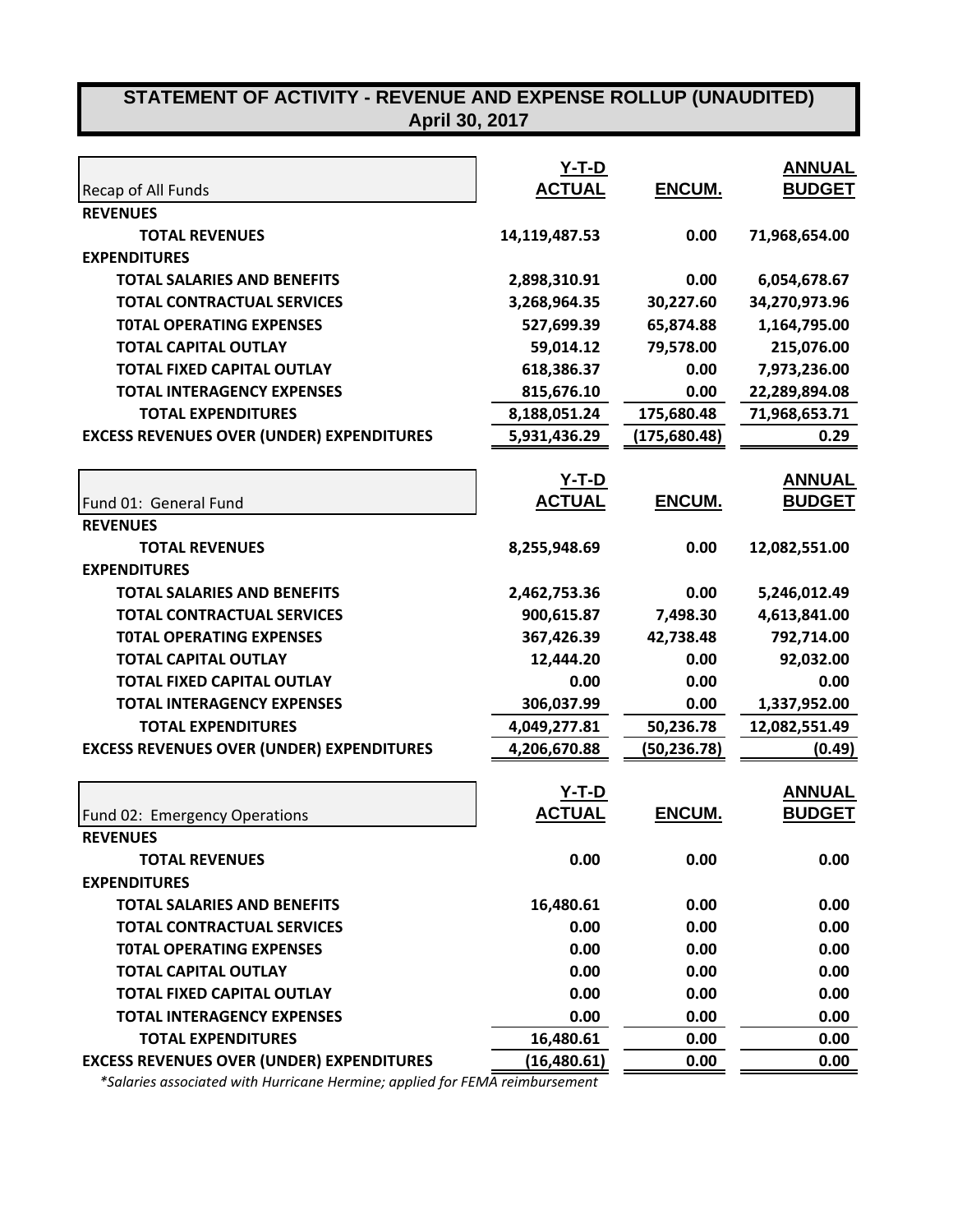| STATEMENT OF ACTIVITY - REVENUE AND EXPENSE ROLLUP (UNAUDITED)<br>April 30, 2017 |                          |              |                                |  |  |
|----------------------------------------------------------------------------------|--------------------------|--------------|--------------------------------|--|--|
| Fund 05: Middle Suwannee                                                         | $Y-T-D$<br><b>ACTUAL</b> | ENCUM.       | <b>ANNUAL</b><br><b>BUDGET</b> |  |  |
| <b>REVENUES</b>                                                                  |                          |              |                                |  |  |
| <b>TOTAL REVENUES</b>                                                            | 4,209.87                 | 0.00         | 589,083.00                     |  |  |
| <b>EXPENDITURES</b>                                                              |                          |              |                                |  |  |
| <b>TOTAL SALARIES AND BENEFITS</b>                                               | 0.00                     | 0.00         | 0.00                           |  |  |
| <b>TOTAL CONTRACTUAL SERVICES</b>                                                | 4,209.87                 | 22,729.30    | 589,083.00                     |  |  |
| <b>TOTAL OPERATING EXPENSES</b>                                                  | 0.00                     | 0.00         | 0.00                           |  |  |
| <b>TOTAL CAPITAL OUTLAY</b>                                                      | 0.00                     | 0.00         | 0.00                           |  |  |
| <b>TOTAL FIXED CAPITAL OUTLAY</b>                                                | 0.00                     | 0.00         | 0.00                           |  |  |
| <b>TOTAL INTERAGENCY EXPENSES</b>                                                | 0.00                     | 0.00         | 0.00                           |  |  |
| <b>TOTAL EXPENDITURES</b>                                                        | 4,209.87                 | 22,729.30    | 589,083.00                     |  |  |
| <b>EXCESS REVENUES OVER (UNDER) EXPENDITURES</b>                                 | 0.00                     | (22, 729.30) | 0.00                           |  |  |
|                                                                                  | $Y-T-D$                  |              | <b>ANNUAL</b>                  |  |  |
| Fund 06: Springs Appropriation                                                   | <b>ACTUAL</b>            | ENCUM.       | <u>BUDGET</u>                  |  |  |
| <b>REVENUES</b>                                                                  |                          |              |                                |  |  |
| <b>TOTAL REVENUES</b>                                                            | 596,576.02               | 0.00         | 31,647,104.00                  |  |  |
| <b>EXPENDITURES</b>                                                              |                          |              |                                |  |  |
| <b>TOTAL SALARIES AND BENEFITS</b>                                               | 1,376.87                 | 0.00         | 0.00                           |  |  |
| <b>TOTAL CONTRACTUAL SERVICES</b>                                                | 603,189.80               | 0.00         | 18,387,989.20                  |  |  |
| <b>TOTAL OPERATING EXPENSES</b>                                                  | 5,771.50                 | 0.00         | 0.00                           |  |  |
| <b>TOTAL CAPITAL OUTLAY</b>                                                      | 24,072.00                | 0.00         | 0.00                           |  |  |
| <b>TOTAL FIXED CAPITAL OUTLAY</b>                                                | 0.00                     | 0.00         | 0.00                           |  |  |
| <b>TOTAL INTERAGENCY EXPENSES</b>                                                | 141,800.00               | 0.00         | 13,259,114.00                  |  |  |
| <b>TOTAL EXPENDITURES</b>                                                        | 776,210.17               | 0.00         | 31,647,103.20                  |  |  |
| <b>EXCESS REVENUES OVER (UNDER) EXPENDITURES</b>                                 | (179, 634.15)            | 0.00         | 0.80                           |  |  |

*\*Expenditures to be covered by DEP Reimbursement Grant; reimbursement requested*

|                                                  | Y-T-D         |        | <b>ANNUAL</b> |
|--------------------------------------------------|---------------|--------|---------------|
| Fund 07: Local Revenue                           | <b>ACTUAL</b> | ENCUM. | <b>BUDGET</b> |
| <b>REVENUES</b>                                  |               |        |               |
| <b>TOTAL REVENUES</b>                            | 105,600.00    | 0.00   | 105,600.00    |
| <b>EXPENDITURES</b>                              |               |        |               |
| <b>TOTAL SALARIES AND BENEFITS</b>               | 0.00          | 0.00   | 0.00          |
| <b>TOTAL CONTRACTUAL SERVICES</b>                | 0.00          | 0.00   | 0.00          |
| <b>TOTAL OPERATING EXPENSES</b>                  | 0.00          | 0.00   | 0.00          |
| <b>TOTAL CAPITAL OUTLAY</b>                      | 0.00          | 0.00   | 0.00          |
| <b>TOTAL FIXED CAPITAL OUTLAY</b>                | 0.00          | 0.00   | 0.00          |
| <b>TOTAL INTERAGENCY EXPENSES</b>                | 105,600.00    | 0.00   | 105,600.00    |
| <b>TOTAL EXPENDITURES</b>                        | 105,600.00    | 0.00   | 105,600.00    |
| <b>EXCESS REVENUES OVER (UNDER) EXPENDITURES</b> | 0.00          | 0.00   | 0.00          |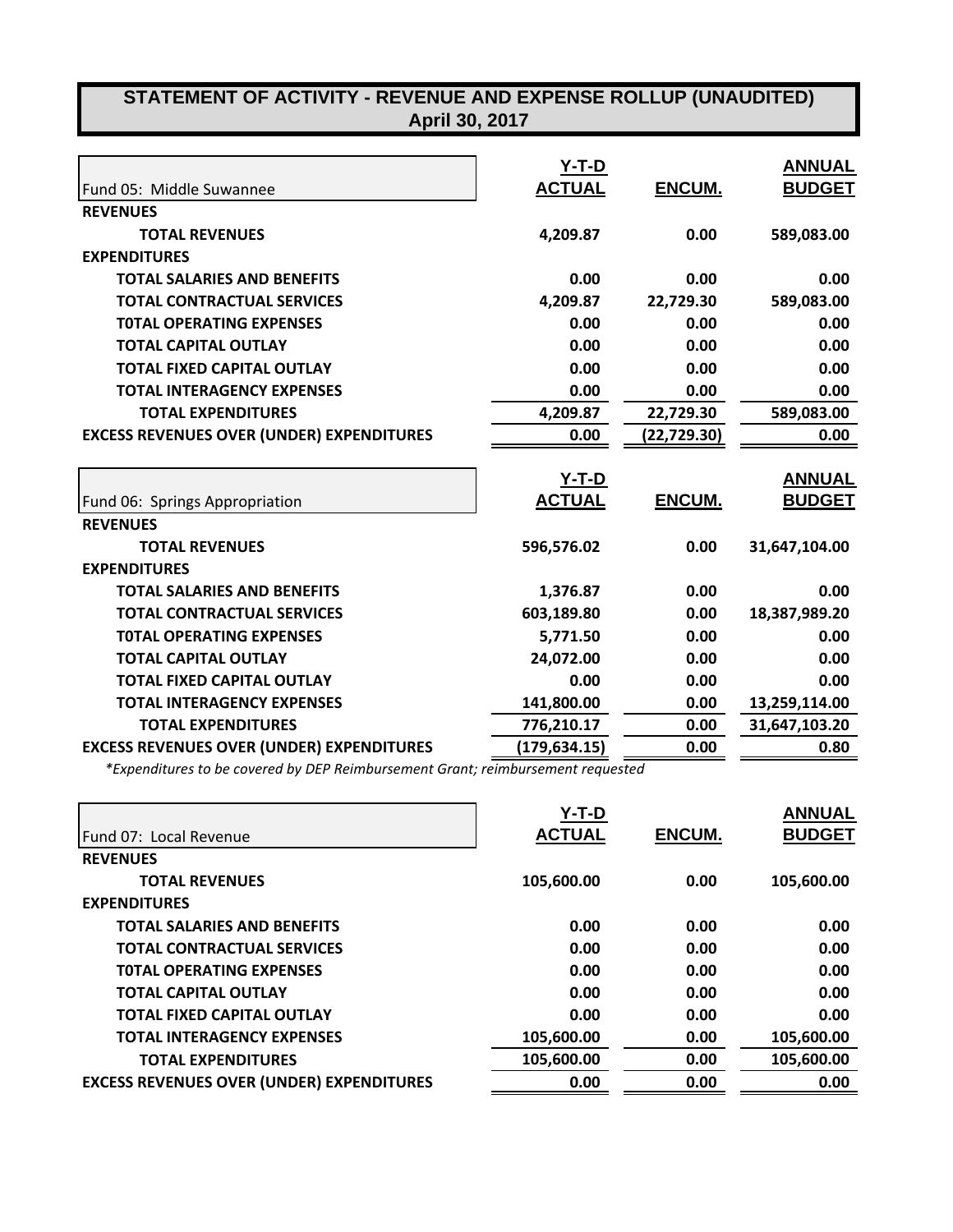| STATEMENT OF ACTIVITY - REVENUE AND EXPENSE ROLLUP (UNAUDITED)<br>April 30, 2017 |               |        |               |
|----------------------------------------------------------------------------------|---------------|--------|---------------|
|                                                                                  |               |        |               |
|                                                                                  | <u>Y-T-D</u>  |        | <b>ANNUAL</b> |
| Fund 08: WMLTF / Springs                                                         | <b>ACTUAL</b> | ENCUM. | <b>BUDGET</b> |
| <b>REVENUES</b>                                                                  |               |        |               |
| <b>TOTAL REVENUES</b>                                                            | 338,455.51    | 0.00   | 703,468.00    |
| <b>EXPENDITURES</b>                                                              |               |        |               |
| <b>TOTAL SALARIES AND BENEFITS</b>                                               | 15,901.61     | 0.00   | 7,458.00      |
| <b>TOTAL CONTRACTUAL SERVICES</b>                                                | 317,553.90    | 0.00   | 657,575.00    |
| <b>TOTAL OPERATING EXPENSES</b>                                                  | 0.00          | 0.00   | 0.00          |
| <b>TOTAL CAPITAL OUTLAY</b>                                                      | 0.00          | 0.00   | 0.00          |
| <b>TOTAL FIXED CAPITAL OUTLAY</b>                                                | 0.00          | 0.00   | 0.00          |
| <b>TOTAL INTERAGENCY EXPENSES</b>                                                | 5,000.00      | 0.00   | 38,435.08     |
| <b>TOTAL EXPENDITURES</b>                                                        | 338,455.51    | 0.00   | 703,468.08    |
| <b>EXCESS REVENUES OVER (UNDER) EXPENDITURES</b>                                 | 0.00          | 0.00   | (0.08)        |
|                                                                                  | <u>Y-T-D</u>  |        | <u>ANNUAL</u> |
| Fund 10: Florida Forever & P-2000                                                | <b>ACTUAL</b> | ENCUM. | <b>BUDGET</b> |
| <b>REVENUES</b>                                                                  |               |        |               |
| <b>TOTAL REVENUES</b>                                                            | 87,144.66     | 0.00   | 8,358,000.00  |
| <b>EXPENDITURES</b>                                                              |               |        |               |
| <b>TOTAL SALARIES AND BENEFITS</b>                                               | 0.00          | 0.00   | 0.00          |
| <b>TOTAL CONTRACTUAL SERVICES</b>                                                | 30,758.00     | 0.00   | 0.00          |
| <b>TOTAL OPERATING EXPENSES</b>                                                  | 0.00          | 0.00   | 0.00          |
| <b>TOTAL CAPITAL OUTLAY</b>                                                      | 0.00          | 0.00   | 0.00          |
| <b>TOTAL FIXED CAPITAL OUTLAY</b>                                                | 0.00          | 0.00   | 6,358,000.00  |
| <b>TOTAL INTERAGENCY EXPENSES</b>                                                | 0.00          | 0.00   | 2,000,000.00  |
| <b>TOTAL EXPENDITURES</b>                                                        | 30,758.00     | 0.00   | 8,358,000.00  |
| <b>EXCESS REVENUES OVER (UNDER) EXPENDITURES</b>                                 | 56,386.66     | 0.00   | 0.00          |
|                                                                                  |               |        |               |
|                                                                                  | <u>Y-T-D</u>  |        | <b>ANNUAL</b> |
| Fund 12: DOT ETDM                                                                | <b>ACTUAL</b> | ENCUM. | <b>BUDGET</b> |
| <b>REVENUES</b>                                                                  |               |        |               |
| <b>TOTAL REVENUES</b>                                                            | 284.86        | 0.00   | 0.00          |
| <b>EXPENDITURES</b>                                                              |               |        |               |
| <b>TOTAL SALARIES AND BENEFITS</b>                                               | 2,813.81      | 0.00   | 0.00          |
| <b>TOTAL CONTRACTUAL SERVICES</b>                                                | 0.00          | 0.00   | 0.00          |
| <b>TOTAL OPERATING EXPENSES</b>                                                  | 0.00          | 0.00   | 0.00          |
| <b>TOTAL CAPITAL OUTLAY</b>                                                      | 0.00          | 0.00   | 0.00          |
| <b>TOTAL FIXED CAPITAL OUTLAY</b>                                                | 0.00          | 0.00   | 0.00          |
| <b>TOTAL INTERAGENCY EXPENSES</b>                                                | 0.00          | 0.00   | 0.00          |
| <b>TOTAL EXPENDITURES</b>                                                        | 2,813.81      | 0.00   | 0.00          |
| <b>EXCESS REVENUES OVER (UNDER) EXPENDITURES</b>                                 | (2,528.95)    | 0.00   | 0.00          |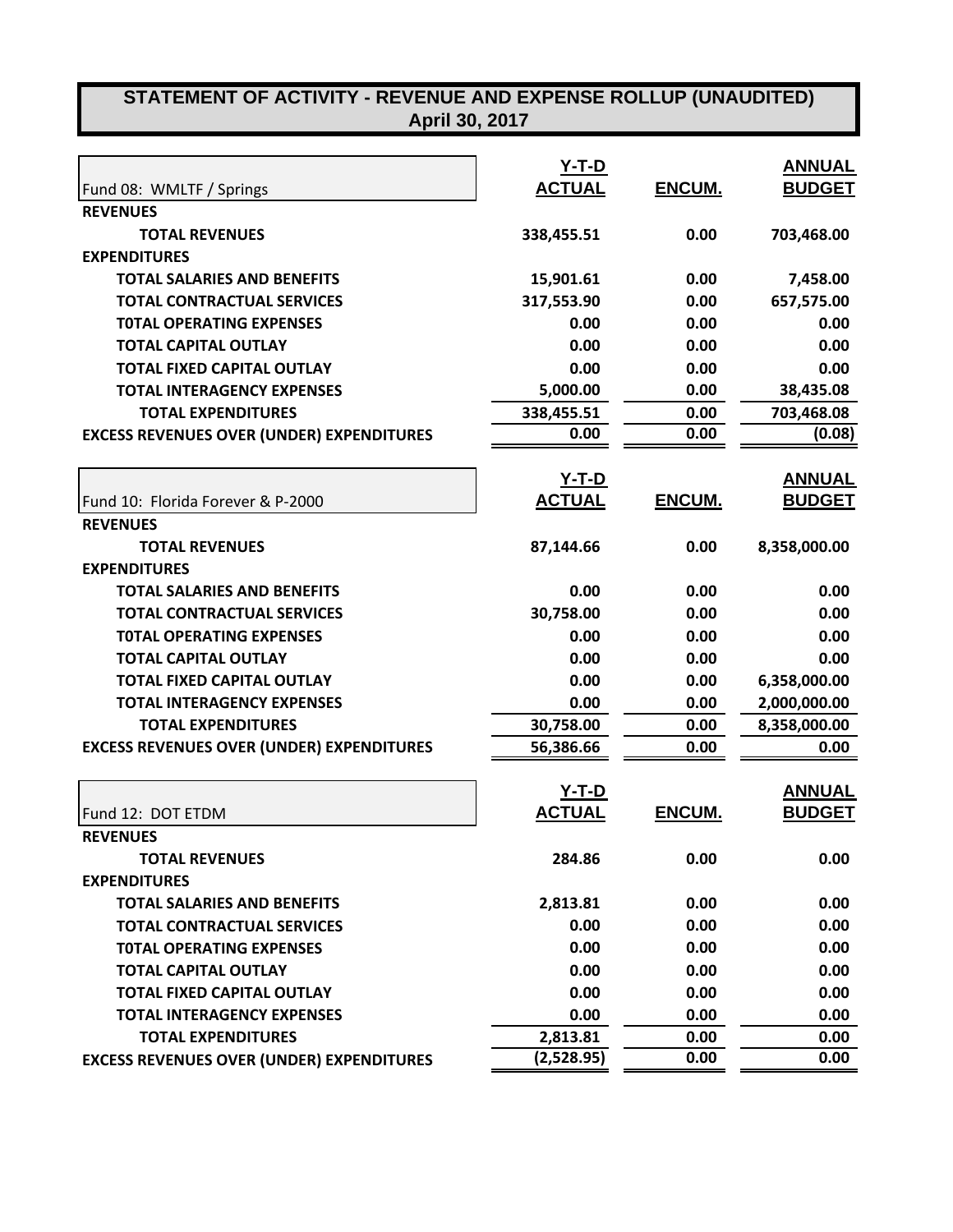# **STATEMENT OF ACTIVITY - REVENUE AND EXPENSE ROLLUP (UNAUDITED) April 30, 2017**

|                                                  | <u>Y-T-D</u>  |               | <b>ANNUAL</b> |
|--------------------------------------------------|---------------|---------------|---------------|
| Fund 13: Land Management/Operations              | <b>ACTUAL</b> | ENCUM.        | <b>BUDGET</b> |
| <b>REVENUES</b>                                  |               |               |               |
| <b>TOTAL REVENUES</b>                            | 2,829,864.19  | 0.00          | 4,497,071.00  |
| <b>EXPENDITURES</b>                              |               |               |               |
| <b>TOTAL SALARIES AND BENEFITS</b>               | 395,493.70    | 0.00          | 801,208.18    |
| <b>TOTAL CONTRACTUAL SERVICES</b>                | 570,062.44    | 0.00          | 2,288,829.00  |
| <b>TOTAL OPERATING EXPENSES</b>                  | 154,501.50    | 23,136.40     | 372,081.00    |
| <b>TOTAL CAPITAL OUTLAY</b>                      | 22,497.92     | 79,578.00     | 123,044.00    |
| <b>TOTAL FIXED CAPITAL OUTLAY</b>                | 0.00          | 0.00          | 275,000.00    |
| <b>TOTAL INTERAGENCY EXPENSES</b>                | 36,073.50     | 0.00          | 636,909.00    |
| <b>TOTAL EXPENDITURES</b>                        | 1,178,629.06  | 102,714.40    | 4,497,071.18  |
| <b>EXCESS REVENUES OVER (UNDER) EXPENDITURES</b> | 1,651,235.13  | (102, 714.40) | (0.18)        |
|                                                  | <u>Y-T-D</u>  |               | <b>ANNUAL</b> |
| Fund 19: DOT Mitigation                          | <b>ACTUAL</b> | ENCUM.        | <b>BUDGET</b> |
| <b>REVENUES</b>                                  |               |               |               |
| <b>TOTAL REVENUES</b>                            | 76,059.26     | 0.00          | 1,074,132.00  |
| <b>EXPENDITURES</b>                              |               |               |               |
| <b>TOTAL SALARIES AND BENEFITS</b>               | 1,741.02      | 0.00          | 0.00          |
| <b>TOTAL CONTRACTUAL SERVICES</b>                | 67,232.09     | 0.00          | 1,074,131.43  |
| <b>TOTAL OPERATING EXPENSES</b>                  | 0.00          | 0.00          | 0.00          |
| <b>TOTAL CAPITAL OUTLAY</b>                      | 0.00          | 0.00          | 0.00          |
| <b>TOTAL FIXED CAPITAL OUTLAY</b>                | 0.00          | 0.00          | 0.00          |
| <b>TOTAL INTERAGENCY EXPENSES</b>                | 0.00          | 0.00          | 0.00          |
| <b>TOTAL EXPENDITURES</b>                        | 68,973.11     | 0.00          | 1,074,131.43  |
| <b>EXCESS REVENUES OVER (UNDER) EXPENDITURES</b> | 7,086.15      | 0.00          | 0.57          |
|                                                  | $Y-T-D$       |               | <b>ANNUAL</b> |
| Fund 29: SRP                                     | <b>ACTUAL</b> | ENCUM.        | <b>BUDGET</b> |
| <b>REVENUES</b>                                  |               |               |               |
| <b>TOTAL REVENUES</b>                            | 31,639.92     | 0.00          | 175,000.00    |
| <b>EXPENDITURES</b>                              |               |               |               |
| <b>TOTAL SALARIES AND BENEFITS</b>               | 0.00          | 0.00          | 0.00          |
| <b>TOTAL CONTRACTUAL SERVICES</b>                | 0.00          | 0.00          | 0.00          |
| <b>TOTAL OPERATING EXPENSES</b>                  | 0.00          | 0.00          | 0.00          |
| <b>TOTAL CAPITAL OUTLAY</b>                      | 0.00          | 0.00          | 0.00          |
| <b>TOTAL FIXED CAPITAL OUTLAY</b>                | 0.00          | 0.00          | 0.00          |
| <b>TOTAL INTERAGENCY EXPENSES</b>                |               |               |               |
|                                                  | 29,250.00     | 0.00<br>0.00  | 175,000.00    |
| <b>TOTAL EXPENDITURES</b>                        | 29,250.00     |               | 175,000.00    |
| <b>EXCESS REVENUES OVER (UNDER) EXPENDITURES</b> | 2,389.92      | 0.00          | 0.00          |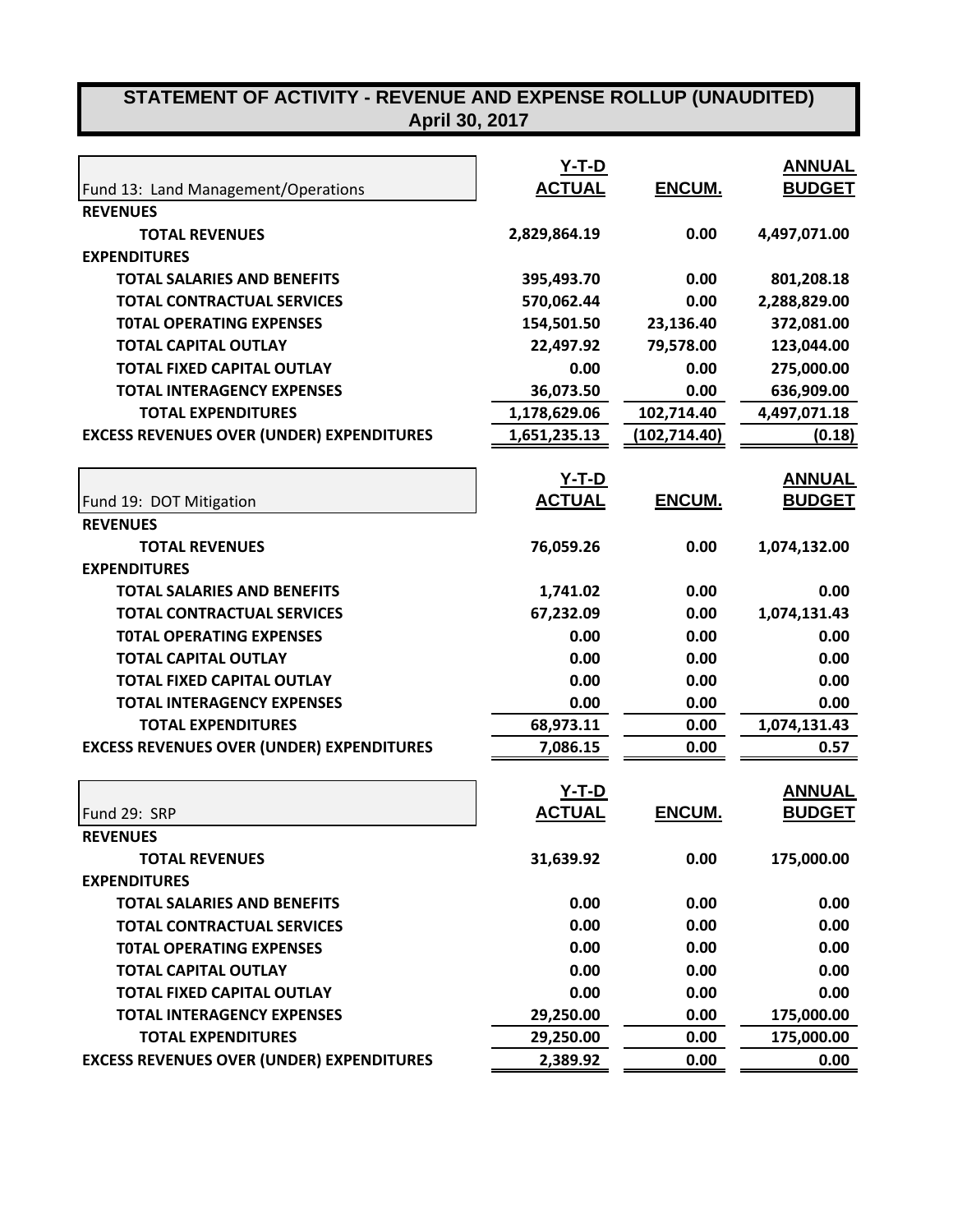# **STATEMENT OF ACTIVITY - REVENUE AND EXPENSE ROLLUP (UNAUDITED) April 30, 2017**

|                                                  | <u>Y-T-D</u>  |        | <b>ANNUAL</b> |
|--------------------------------------------------|---------------|--------|---------------|
| Fund 30: Camp Blanding Buffer Lands              | <b>ACTUAL</b> | ENCUM. | <b>BUDGET</b> |
| <b>REVENUES</b>                                  |               |        |               |
| <b>TOTAL REVENUES</b>                            | 1,341,624.19  | 0.00   | 1,340,236.00  |
| <b>EXPENDITURES</b>                              |               |        |               |
| <b>TOTAL SALARIES AND BENEFITS</b>               | 0.00          | 0.00   | 0.00          |
| <b>TOTAL CONTRACTUAL SERVICES</b>                | 13,900.00     | 0.00   | 0.00          |
| <b>TOTAL OPERATING EXPENSES</b>                  | 0.00          | 0.00   | 0.00          |
| <b>TOTAL CAPITAL OUTLAY</b>                      | 0.00          | 0.00   | 0.00          |
| <b>TOTAL FIXED CAPITAL OUTLAY</b>                | 618,386.37    | 0.00   | 1,340,236.00  |
| <b>TOTAL INTERAGENCY EXPENSES</b>                | 0.00          | 0.00   | 0.00          |
| <b>TOTAL EXPENDITURES</b>                        | 632,286.37    | 0.00   | 1,340,236.00  |
| <b>EXCESS REVENUES OVER (UNDER) EXPENDITURES</b> | 709,337.82    | 0.00   | 0.00          |
|                                                  | <u>Y-T-D</u>  |        | <b>ANNUAL</b> |
| Fund 33: PCS Mitigation                          | <b>ACTUAL</b> | ENCUM. | <b>BUDGET</b> |
| <b>REVENUES</b>                                  |               |        |               |
| <b>TOTAL REVENUES</b>                            | 786.09        | 0.00   | 0.00          |
| <b>EXPENDITURES</b>                              |               |        |               |
| <b>TOTAL SALARIES AND BENEFITS</b>               | 0.00          | 0.00   | 0.00          |
| <b>TOTAL CONTRACTUAL SERVICES</b>                | 0.00          | 0.00   | 0.00          |
| <b>TOTAL OPERATING EXPENSES</b>                  | 0.00          | 0.00   | 0.00          |
| <b>TOTAL CAPITAL OUTLAY</b>                      | 0.00          | 0.00   | 0.00          |
| <b>TOTAL FIXED CAPITAL OUTLAY</b>                | 0.00          | 0.00   | 0.00          |
| <b>TOTAL INTERAGENCY EXPENSES</b>                | 0.00          | 0.00   | 0.00          |
| <b>TOTAL EXPENDITURES</b>                        | 0.00          | 0.00   | 0.00          |
| <b>EXCESS REVENUES OVER (UNDER) EXPENDITURES</b> | 786.09        | 0.00   | 0.00          |
|                                                  | $Y-T-D$       |        | <b>ANNUAL</b> |
| Fund 51: District Ag Cost Share                  | <b>ACTUAL</b> | ENCUM. | <b>BUDGET</b> |
| <b>REVENUES</b>                                  |               |        |               |
| <b>TOTAL REVENUES</b>                            | 0.00          | 0.00   | 2,173,213.00  |
| <b>EXPENDITURES</b>                              |               |        |               |
| <b>TOTAL SALARIES AND BENEFITS</b>               | 0.00          | 0.00   | 0.00          |
| <b>TOTAL CONTRACTUAL SERVICES</b>                | 310,572.26    | 0.00   | 2,114,213.33  |
| <b>TOTAL OPERATING EXPENSES</b>                  | 0.00          | 0.00   | 0.00          |
| <b>TOTAL CAPITAL OUTLAY</b>                      | 0.00          | 0.00   | 0.00          |
| <b>TOTAL FIXED CAPITAL OUTLAY</b>                | 0.00          | 0.00   | 0.00          |
| <b>TOTAL INTERAGENCY EXPENSES</b>                | 0.00          | 0.00   | 59,000.00     |
| <b>TOTAL EXPENDITURES</b>                        | 310,572.26    | 0.00   | 2,173,213.33  |
| <b>EXCESS REVENUES OVER (UNDER) EXPENDITURES</b> | (310, 572.26) | 0.00   | (0.33)        |
|                                                  |               |        |               |

 *\*Expenditures to be covered by Fund Balance*